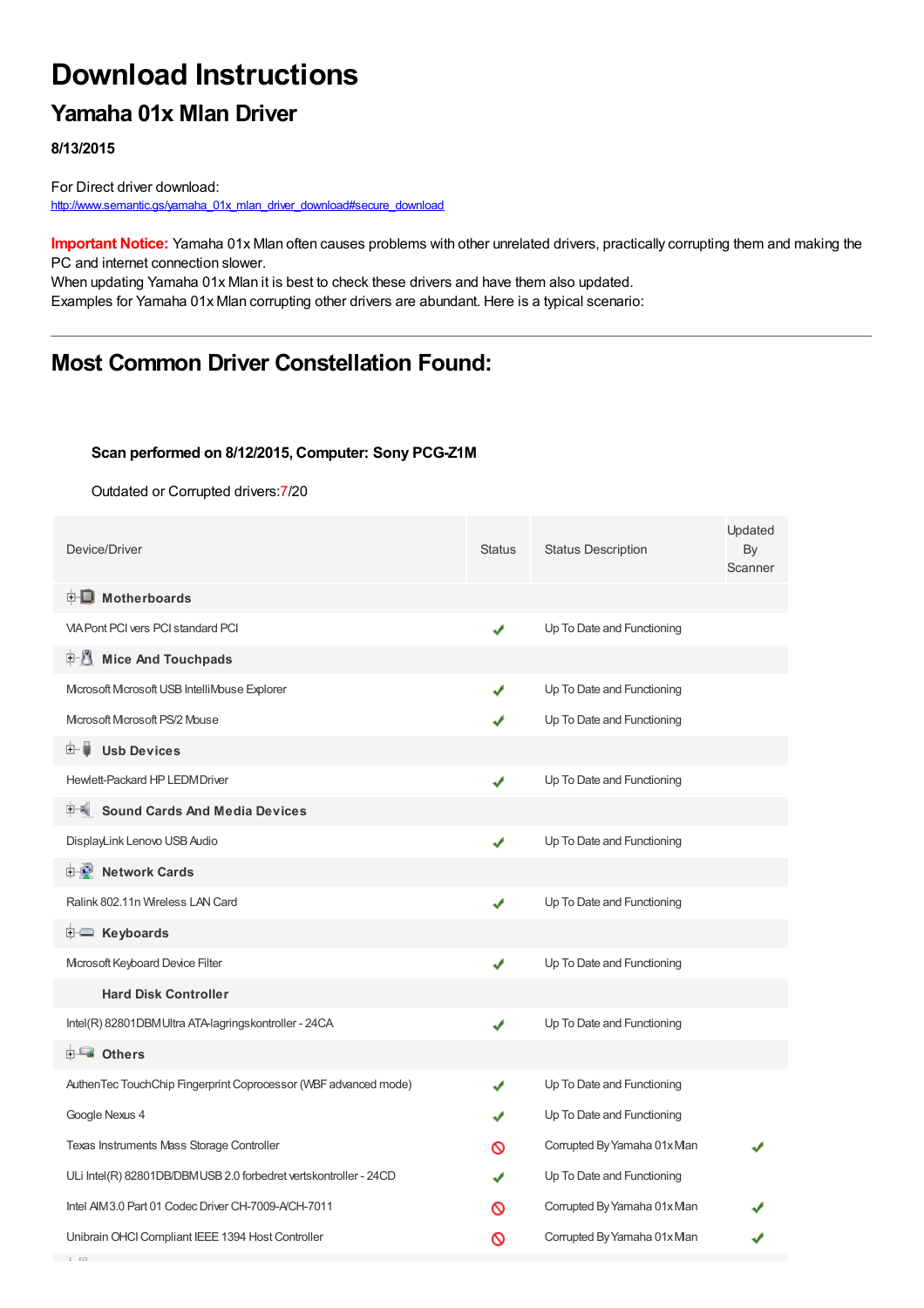| <b>E-LO</b> Cameras, Webcams And Scanners                          |   |                             |  |
|--------------------------------------------------------------------|---|-----------------------------|--|
| Canon Canon MG5300 series                                          | ∾ | Corrupted By Yamaha 01x Man |  |
| <b>Dideo Cards</b>                                                 |   |                             |  |
| ATI RADEON X300 Series                                             | ∾ | Corrupted By Yamaha 01x Man |  |
| <b>E</b> Input Devices                                             |   |                             |  |
| Logitech HID-compliant consumer control device                     | ✔ | Up To Date and Functioning  |  |
| <b>E-1</b> Port Devices                                            |   |                             |  |
| Huawei Vodafone Mobile Broadband Diagnostics Port (Huawei) (COM23) |   | Up To Date and Functioning  |  |
| <b>E</b> Monitors                                                  |   |                             |  |
| Sony Digital Flat Panel (1024x768)                                 | ര | Corrupted By Yamaha 01x Man |  |
| <b>E-5</b> Mobile Phones And Portable Devices                      |   |                             |  |
| <b>Acer NOKIA</b>                                                  |   | Outdated                    |  |

## **Yamaha 01x Mlan Driver Models:**

| <b>Driver Model</b>            | <b>Original Upload</b><br><b>Date</b> | Last<br><b>Modification</b> | <b>Driver File</b>                  | <b>File</b><br><b>Size</b> | <b>Most Compatible</b><br><b>Computer Model</b> | <b>Availabilty To</b><br><b>Scanner</b> |
|--------------------------------|---------------------------------------|-----------------------------|-------------------------------------|----------------------------|-------------------------------------------------|-----------------------------------------|
| Yamaha 01x Mlan<br>32200       | 10/7/2014                             | 8/8/2015                    | yamaha_01x_mlan-<br>32200.exe       |                            | 215kb LGR1-CUPIE1,                              | ✔                                       |
| Yamaha 01x Mlan<br>F43649      | 1/2/2015                              | 8/3/2015                    | yamaha_01x_mlan-<br>f43649.exe      |                            | 133kb HPRR820AA-UUZ m7770.ch,                   | ✔                                       |
| Yamaha 01x Mlan<br>72397       | 1/9/2015                              | 8/5/2015                    | yamaha_01x_mlan-<br>72397.exe       | 23kb                       | HP RR861AA-ABD t3747.de,                        | ✔                                       |
| Yamaha 01x Mlan<br>O82807      | 10/15/2014                            | 8/6/2015                    | yamaha_01x_mlan-<br>o82807.exe      | 152kb                      | <b>IBM847691U,</b>                              | ✔                                       |
| Yamaha 01x Mlan<br>41.12.12.18 | 8/25/2014                             | 8/9/2015                    | yamaha_01x_mlan-<br>41.12.12.18.exe | 66kb                       | Powerspec Ps7124,                               | ✔                                       |
| Yamaha 01x Mlan<br>61.1321.1   | 8/2/2014                              | 8/1/2015                    | yamaha_01x_mlan-<br>61.1321.1.exe   |                            | 204kb HPP9921A-ABA 743c,                        | ✔                                       |
| Yamaha 01x Mlan<br>1.10977     | 12/25/2014                            | 8/2/2015                    | ftxy-1.10977.exe                    |                            | 193kb HPDY149A-ABUt540.uk,                      | ✔                                       |
| Yamaha 01x Mlan<br>61.1086     | 8/16/2014                             | 8/4/2015                    | yamaha_01x_mlan-<br>61.1086.exe     | 63kb                       | Epson PPVME220,                                 | ✔                                       |
| Yamaha 01x Mlan<br>32442.1     | 1/5/2015                              | 8/3/2015                    | yamaha_01x_mlan-<br>32442.1.exe     | 79kb                       | Sony VPCEG26EG,                                 | ✔                                       |
| Yamaha 01x Mlan<br>32201.1     | 8/9/2014                              | 8/7/2015                    | yamaha_01x_mlan-<br>32201.1.exe     |                            | 109kb Intel Crestline,                          | ✔                                       |
| Yamaha 01x Mlan<br>22780       | 11/1/2014                             | 8/7/2015                    | yamaha 01x mlan-<br>22780.exe       |                            | 111kb IBMIBMSystemx3200 M2-[4368K5G,            | ✔                                       |
| Yamaha 01x Mlan<br>84090       | 9/8/2014                              | 8/2/2015                    | yamaha_01x_mlan-<br>84090.exe       | 38kb                       | Packard Bell ISTART D2141,                      | ✔                                       |
| Yamaha 01x Mlan<br>1.11.1843   | 1/31/2015                             | 8/7/2015                    | cnfsrv-1.11.1843.exe                |                            | 152kb HPG5148it-m                               | ✔                                       |
| Yamaha 01x Mlan<br>3001.1      | 12/12/2014                            | 8/3/2015                    | jphojryf-3001.1.exe                 | 25kb                       | ELITEGROUP 330,                                 | ✔                                       |
| Yamaha 01x Mlan<br>A43472      | 9/7/2014                              | 8/7/2015                    | yamaha 01x mlan-<br>a43472.exe      |                            | 113kb HP Pavilion zx5000,                       | ✔                                       |
| Yamaha 01x Mlan<br>N7261.19    | 9/10/2014                             | 8/3/2015                    | frdxsm-n7261.19.exe                 | 78kb                       | NEC PC-VW978WG01,                               | ✔                                       |
| Yamaha 01x Mlan<br>83939       | 1/31/2015                             | 8/7/2015                    | yamaha_01x_mlan-<br>83939.exe       |                            | 112kb Seneca Pro70198,                          | ✔                                       |
| Yamaha 01x Mlan                | 9/7/2014                              | 8/2/2015                    | yamaha_01x_mlan-                    |                            | 212kh SAMSLIN SX60P                             | ✔                                       |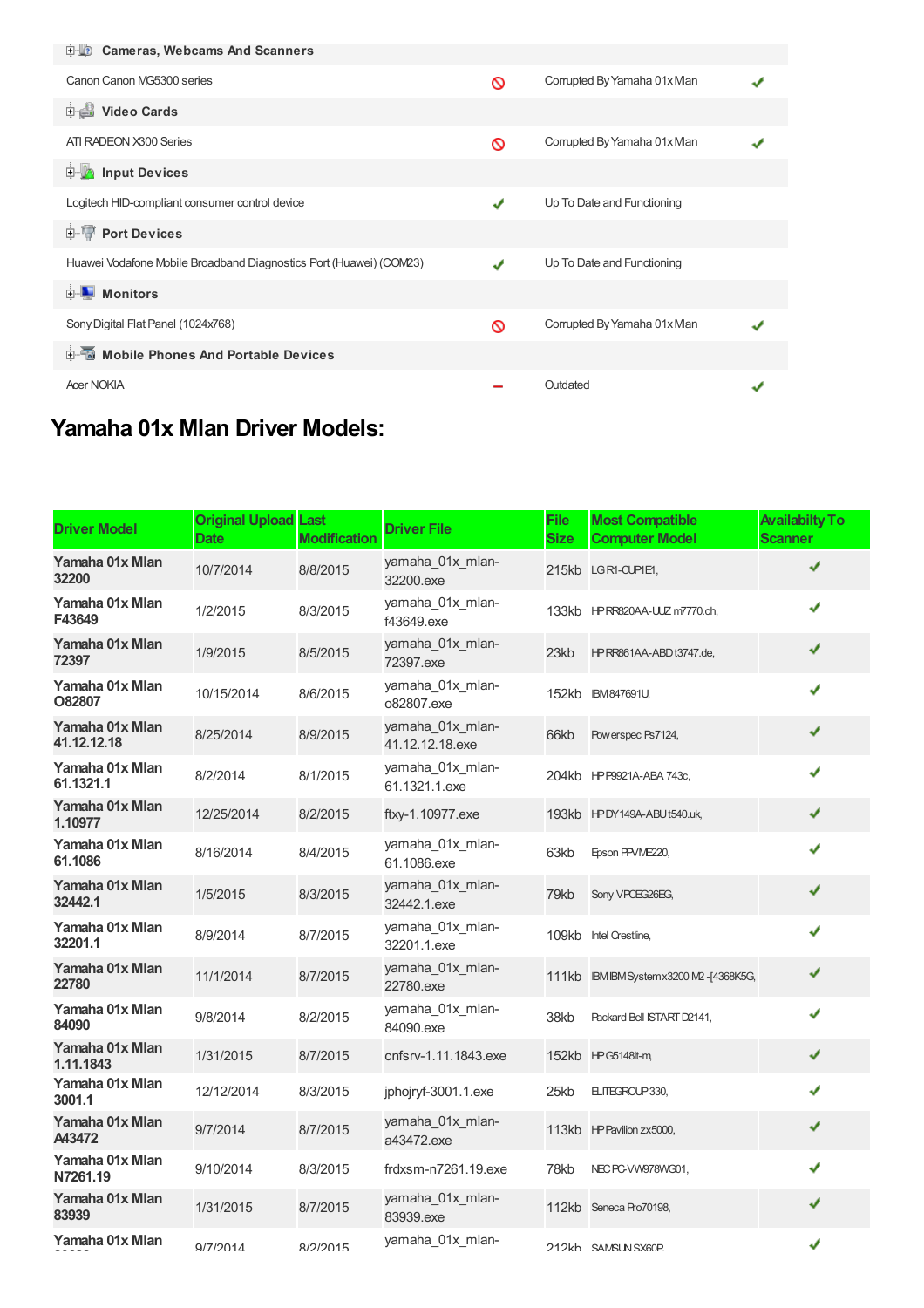| 20622                          | V11LV1T    | $U1 - L1 - U1$ | 20622.exe                           |               | <b>UV WAY AT ALL AND THE</b>       |   |
|--------------------------------|------------|----------------|-------------------------------------|---------------|------------------------------------|---|
| Yamaha 01x Mlan<br>362.16      | 10/25/2014 | 8/6/2015       | yamaha 01x mlan-<br>362.16.exe      | 75kb          | IBM Eserver x Series 235-[8671KAX, | ✔ |
| Yamaha 01x Mlan<br>Q22792      | 1/26/2015  | 8/3/2015       | yamaha_01x_mlan-<br>q22792.exe      |               | 114kb Seneca Pro46956,             | ✔ |
| Yamaha 01x Mlan<br>A82804      | 8/7/2014   | 8/3/2015       | yamaha 01x mlan-<br>a82804.exe      | 27kb          | HPS5-1021p,                        | ✔ |
| Yamaha 01x Mlan<br>23349       | 9/16/2014  | 8/7/2015       | yamaha_01x_mlan-<br>23349.exe       |               | 141kb IBM ThinkCentre A51,         | ✔ |
| Yamaha 01x Mlan<br>81.11.12.12 | 9/16/2014  | 8/5/2015       | yamaha_01x_mlan-<br>81.11.12.12.exe |               | 107kb Fujitsu AMLO Li 2732,        | ✔ |
| Yamaha 01x Mlan<br>2.131.122.1 | 1/7/2015   | 8/2/2015       | leubtutk-2.131.122.1.exe            |               | 143kb Lenovo 7665VEH               |   |
| Yamaha 01x Mlan<br>84068       | 7/27/2014  | 8/2/2015       | yamaha 01x mlan-<br>84068.exe       |               | 181kb Fujitsu LIFEBOOK UH574,      | ✔ |
| Yamaha 01x Mlan<br>2.102.11.14 | 11/20/2014 | 8/3/2015       | yamaha_01x_mlan-<br>2.102.11.14.exe |               | 103kb IBM2658MJJ,                  |   |
| Yamaha 01x Mlan<br>20232       | 10/30/2014 | 8/3/2015       | yamaha_01x_mlan-<br>20232.exe       |               | 149kb NEC PC-VR970MG,              | ✔ |
| Yamaha 01x Mlan<br>20826       | 1/6/2015   | 8/5/2015       | yamaha_01x_mlan-<br>20826.exe       |               | 181kb Panasonic CF-W7BWHNR         | ✔ |
| Yamaha 01x Mlan<br>2.10722     | 9/9/2014   | 8/7/2015       | yamaha 01x mlan-<br>2.10722.exe     | 183kb HP3082, |                                    |   |
| Yamaha 01x Mlan<br>K2.12831.1  | 12/24/2014 | 8/9/2015       | yamaha_01x_mlan-<br>k2.12831.1.exe  |               | 168kb Lenovo ThinkPad T60,         | J |
| Yamaha 01x Mlan<br>Z3924       | 10/21/2014 | 8/5/2015       | yamaha_01x_mlan-<br>z3924.exe       |               | 166kb Sony VGN-FW43G B,            | ✔ |
| Yamaha 01x Mlan<br>40640       | 9/9/2014   | 8/3/2015       | yamaha_01x_mlan-<br>40640.exe       | 84kb          | Panasonic CF-W8GWEZFN2.            | ✔ |

### **Typical Driver constellation for scanned computers:**

#### **Data derived from 1266 scans made on these 512 computers from 1/16/2015 to 7/31/2015:**

Sony VGN-FW180FU, HP HP Compaq DC5850, Panasonic CF-30CTWAZBM, Gateway E4252, Dell Inspiron 20 Model 3048, Sony VGN-SR49VT\_H, Compal HGL30C, LG B15MS.ASQNBDE, Lenovo ThinkPad Edge E130, LGR380-AAPC4BA3, Intel SJR2A092, Fujitsu CELSIUS M730, HP P6374A-ABG720a, HP P6620jp, Compaq KJ172AA-AB4 SR5272CF,Compaq Evo N610c 470054-655,NECPC-LL550RG1TB, SonySVF1532C4E, Acer ASPIRE1420P\_MSFT, IBM2724JU1, IBMRazo, SonyVPCCW15FG, HPPX568AA-ABYt3040.dk, Medion P7618, PanasonicCF-19FLJC7AA, SonyVPCM126AA,Dell OptiPlex760, Lenovo 2999A32, LIGHTEDGE965LTCK, Sony VPCZ1290S,HPP6-2393l, ECSPT880PRO-A,NECPC-MY28AAZ75,HPFR472AA-UUWa6622sc, LGT380-LARB1E, Seneca PRO02421, Acer AS5732Z,HPDb234aabg 504a, Fujitsu FMLRB7N24, Sony VGN-TT46MG\_B, NEC PC-MY30AEZ77, Toshiba SATELLITE L850-13U, HP HP Pavilion dv9000, HP GL333AA-ABZ m8160.it, Lenovo ThinkCentre A52, Gateway Gateway M250, HP Presario R4100, EMachines EMachines G420, HP AW010AAR-ABA p6210t, Packard Bell IMEDIA B2218 UK, IBM 622133U, Panasonic CF-53AACZYFT, Fujitsu PRIMERGY TX300 S3, Sony PCG-K215S, Fujitsu CELSIUS H265, Sony PCV-RZ211, HCL Infosystems LUMINA2-LD, NEC PC-MT6005A, HP KJ417AA-AB4 s3480d, HP 310-1210es, HP HPE-430it, Acer TravelMate 8371, Lenovo ThinkPad X201, Lenovo A619137, HP NY438AA-ABA p6115y, SonyVGC-LA83DB, Lenovo 3484 - DBG,Dell Precision T5610, IBMIBMeServer 206m -[8485PEE, SonyVGN-FW45MJ\_B, IBMLenovo ThinkServer TS200 -[652512G,HP P7-1031, Gigabyte B85N-WIFI, Toshiba Equium L100, Sony VPCCW1IGX, LG P1-5005P, Fujitsu FMMG75YD5, HP RQ407AAR-ABAa1748x, IBM6223Y32, SOTEC WG Series, Sony VPCEA37FG, Fujitsu FMVS565ABC, Sweetwater Sound CS250, Lenovo 20B00006MZ, Sony VGN-FW140AE, Intel OLFV, Toshiba SATELLITE C850-1P6, HP B7G83EA#ABF, HP HP compaq nx7000, HP HP Pavilion dv9600 Notebook PC, Sony VGN-BX94PS, Fujitsu FMVEB70NT, Fujitsu FMVS54DBY, Sony VGN-NW24MG, IBM IBMSystem X3100 M4 - (2582K1G, Sony VGN-B77SP, Sony VGC-RB41P, Fujitsu FMMP2PL, HP KJ325AA-ABG a6440a, Compaq KT310AA-AB4 SR5490CF, Packard Bell IMEDIA6556, SonyVPCEB1E9R, EDsys EPROI5120W7P, ATALZAGAMEBOX, Fujitsu FMVLRD7N24, SonyVPCM126AA,GatewayMC7813G, IBM1832BG1,HP23 d050xt, NEC PC-VT5500DE1, Packard Bell Imedia S3250, Epson PPVME220, Sony VPCF13JFX, IBM8185LUZ, Lenovo FL6AXXX, Toshiba SATELLITE L870-16L, ASUS CM5425, Foxconn AT-7000 Series,HPRY873AAR-ABAa6028x, Apple IMac5,1, SonyVGX-TP1DTV, LGR470-KR30K,HPFK908AA-ABGa6640a, Fujitsu FMVFE90DBY, HP23-c010, IBYTEUDPGNANDROS-I60L, SOTEC WGSeries, SonyVGX-TP1V,HPHPPavilion dv9660 Notebook PC,CompaqGC662AA-ABASR5113WM, Biostar TP45 HP, PanasonicCF-19RHRAXPF,Hercules EC-900,HPAX685AA-ABJ 300-1150jp,GETACV100-X,NECPC-MY18XEZ78, BenQJoybook T31, LanixLANIXCORP 4130, LGE500-L.A2RBY, IBMSystem x3550 M3 -[7944PAA,HPHPCompaq 6510b, LGR500-U.CPCIT, ASUSF80S, Lenovo 6075Y74, Lenovo 2718WLZ,Dell PowerEdge R410, ELITEGROUP 330, Lenovo 10385DG, Fujitsu FMMB16C, HP VG292AA-ABD p6202de, NEC PC-LS150LS1KSG, Olidata JumPC, HP Pavilion P6640F ABC, EMachines L4030, NEC PC-LL900BD, Sony SVE14A25CDB, ECS HDC-I, Sony VGN-TX72B\_B, Fujitsu D2812-A1, NEC PC-MY21AESED983, Fujitsu FMVFE90DBY, HP Compaq nx5000, Sony SVZ13116GXX, Dell PowerVault NX3100, Fujitsu CELSIUS M730powe, IBM2645CBH, HP DK320A-ABAA206X, Lenovo 20AL009CUS, Intel D2500CC, Intel DB43LD, ARLT Computer Produkte Quattro Power Station GTX550 SNB, EMachines J4492, Lenovo 2756AF8, Toshiba Dynabook TX/66GPKJ, EMachines EL1331-05, Supermicro X7DB8-X, Panasonic CF-52RE401QW, NEC PC-LL708WJ01B, HP BN744A##ABG, HP HP Pavilion dv6-6c73ca, Compaq Presario 734RSHUS470038-608, SonyVPCY119FJ, SonyVPCW12Z1T,NECPC-VY16MEXJRFHX, Advent Monza, Packard Bell ISTART9112, IBM8215EKU, LGE500-L.A2RBY, HPGT690AA-AB4 IQ780d,GatewayGT5473E,HPKJ381AA-A2L m9260f, MSWGmbH&Co. KGIntel DP55WB,HPHPCompaq 8710w,HPHPPavilion DV9000, Sony VGN-SZ670N, HP Presario R3000, HP HP Pavilion dv9000 GU136EA#ABF, NEC PC-VL750CS, NEC PC-LG24NRBEL, Compaq Presario 6266EA, HP NC699AA-ABJ a6740jp, Acer Veriton M200-Q57, SonyVGN-Z41XRD\_B,HPPavilion zd7000,CompaqGC668AAR-ABASR5110NX, Toshiba DynabookQosmio F30/770LS, IBM 682466A,HPHPProBook 6550b,HPRR460AA-ABFs7740.f,NECPC-VY22MAZ7A, SonyPCV-RZ211, Toshiba SATELLITEPROT130, IBMIBMSystem X3100 M4 - [2582K9G, Toshiba SATELLITE L850-130, Toshiba Satego P100, Panasonic CF-19FJGAXNE, Sony VGN-B90PSY, Compaq PW679AA-ABE SR1377ES ES510, CdcPointSpa MS-7277, Fujitsu Amilo M1439 Series, Gateway 7310MC, Sony SVE1712P1RB, Sony VPCCB2M0E, CdcPointSpa MS-7277, Medion P7610, ARLT Computer Produkte Mr. Gamer 7-11 R2, Lenovo ThinkPad X60s, Lenovo 3000 J115 Desktop, Sony VPCF1390S, NEC PC-MY28VLZEDX8F, Packard Bell EasyNote\_MT85-T-001PT, ASUS U6Vc, MSI MS-9179, Compaq DQ193A-ABZ S5300IT IT340, Intel MGM965JB, Compaq FK583AA-A2L SR5633VM, IBM8184MMY, Toshiba IS 1558, IBM8084KGK, Acer TM6595, Toshiba SATELITE, Acer Acer 8935G, HP NP169AA-ABMp6130la, NEC PC-VN570BS1YB, Gateway P-6312 HSN, MSI MS-9179, Sony VGC-LT91S, IBM ThinkPad T43p, Acer Acer 8935G, ICP/ IEi AFL-W19B-GM45, SonyVGNZ798Y/X, LGR490-K.ARCRE1, SonyVPCEL15EN, Toshiba Satellite C660-2QQ, Lenovo ThinkPad T520, Toshiba SATELLITEC870-14G, TEKNOSERVICETTL TEKNOPRO, SonyVGN-FJ90S,HPRQ480AA-ABZm7670.it, Lenovo ThinkStation D30,HPH9-1050sc, Gateway MC7813G, Lenovo ThinkPad L412, Sony VGN-FW55LF B, HP HP Compaq nx6310, Sony VPCEH1S1E, HP HP Compaq 8710w, HP HP Pavilion dv6 VS079EA#UUW, Gateway 710 2900330, HP VS303AA-ABD P6000, HP HP G5000, Olidata JumPC, NEC PC-VJ27MBZDG, Panasonic CF-Y2FW7AXS, MSI ThirdWave Corporation Prime Series, IBM8189WB2, Packard Bell PACKARDBELL F806, Packard Bell IMEDIAD4129 BE,HPH9-1386, Panasonic FZ-G1AAHJXRM, SonyVGC-